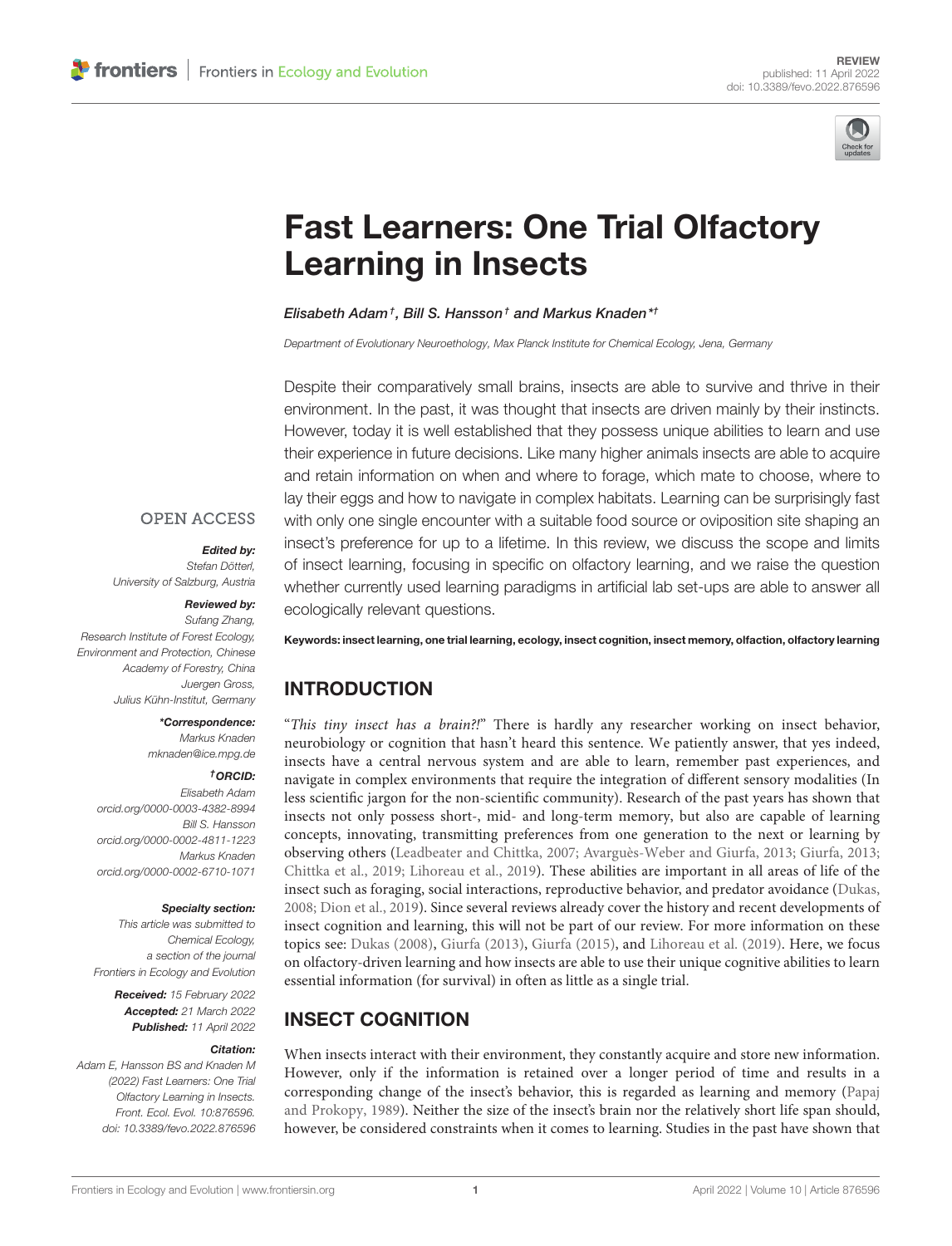learning is possible even with a small neuronal network (Van Lenteren and Bakker, [1975;](#page-6-3) [Laverty, 1980;](#page-6-4) [Hammer and Menzel,](#page-5-6) [1995;](#page-5-6) [Keene and Waddell, 2007\)](#page-6-5) and the process of learning itself might not take more than a few seconds or minutes, which will still give the animal ample opportunity to utilize the newly acquired knowledge during its (short) lifetime [\(Dukas,](#page-5-3) [2008\)](#page-5-3). When thinking of insect learning, fruit flies (Drosophila melanogaster) and honeybees (Apis mellifera) are small, but wellestablished insect model organisms for learning and memory [\(Davis, 2005;](#page-5-7) [Giurfa and Sandoz, 2012;](#page-5-8) [Menzel, 2012\)](#page-6-6). Still, there are insects with even more minuscule brains that are able to learn: Parasitoid wasps are among the smallest insects on earth, with brains measuring only a few cubic micrometers but are, nevertheless, able to associate odors with a reward after as little as one trial [\(Van Der Woude et al., 2018\)](#page-6-7). In the wild, these tiny insects use their ability to learn odors to recognize the olfactory bouquet of damaged plants that indicate their herbivorous hosts [\(Haverkamp and Smid, 2020\)](#page-5-9).

# OLFACTORY LEARNING AND CIRCUIT

In contrast to humans, many insects heavily rely on olfactory rather than visual information to learn new things about their environment. The main advantage is that odors can be perceived over greater distances than visual cues and that they can be traced back to the source even when the view of the source is obstructed. Therefore, insects often utilize them to navigate toward foraging, oviposition or nest sites. Desert ants (Cataglyphis fortis), for example, navigate successfully in the arid environment of the Tunisian saltpans. Although they are known to use path integration and visual cues to find their way in the vast landscape, they also rely on olfactory landmarks to locate their nest or promising food sources (Knaden and Graham, [2016\)](#page-6-8). Odors do also play a role in social interactions of insects: Honeybees communicate with conspecifics through pheromones, use olfaction to locate flowers and communicate olfactory information about possible food sources with other bees in the hive [\(Paoli and Galizia, 2021\)](#page-6-9). Blowing learned odors into the bee hive is enough to trigger the bees to fly out and search for food at foraging sites that have previously been associated with this specific odor [\(Reinhard et al., 2004\)](#page-6-10). Apart from using olfaction to navigate the environment and localize food sources, odors can also be learned and remembered in a mating context. Male fruit flies (D. melanogaster) are able to learn which mates to choose and to connect odor information to the receptivity of the other sex. Males transfer their pheromone cis-vaccenyl acetate (cVA) to females during mating. Other male flies innately show reduced courtship toward these freshly mated females as those now emit the male pheromone cVA. However, if the male additionally experiences rejection by a mated female emitting cVA, male courtship behavior is subsequently further reduced, suggesting that the innate courtship inhibition of cVA can be further enhanced by learning [\(Keleman et al., 2012\)](#page-6-11).

Olfactory memory can be categorized in two main categories: Appetitive memory and aversive memory (**[Figure 1](#page-1-0)**). Appetitive memory is formed if a conditioned stimulus (CS), i.e., the odor,



<span id="page-1-0"></span>is associated with a positive unconditioned stimulus (US) like a sugar reward. Aversive memory is formed if the CS is associated with a negative US such as an electric shock or a bitter compound [\(Kahsai and Zars, 2011\)](#page-5-10). Both types of memory are key for the survival of a species as it is important to approach possible food sources (appetitive) and avoid dangerous substances such as toxins (aversive). To better understand where such associations are formed, let us briefly introduce the detection and early processing of olfactory information in the insect brain. When smelling odors, insects detect the volatile compounds with fine structures, so-called "sensilla", on their antennae and maxillary palps. These sensilla house sensory neurons expressing odorant receptors that determine to which odorant(s) a given neuron will respond to. When an odorant binds to a fitting receptor, the neuron becomes activated and the signal is sent from the antennae or maxillary palps to the central brain of the insect, where it is being processed. The first processing center of the brain is the antennal lobe (AL). From there the odor information is passed on by projection neurons (PNs) to higher brain regions like the mushroom body (MB) or the lateral horn (LH). While the latter is known to mainly drive innate olfactory behavior, the MB acts as a coincidence detector that helps the insect to learn to associate a given odor with a reward or punishment [\(Carey and Carlson, 2011\)](#page-5-11). The mushroom body output neurons (MBONs) which are connected to the MB control the approach or avoidance of an olfactory cue, with dopaminergic neurons (DANs) encoding the positive or negative valence of a stimulus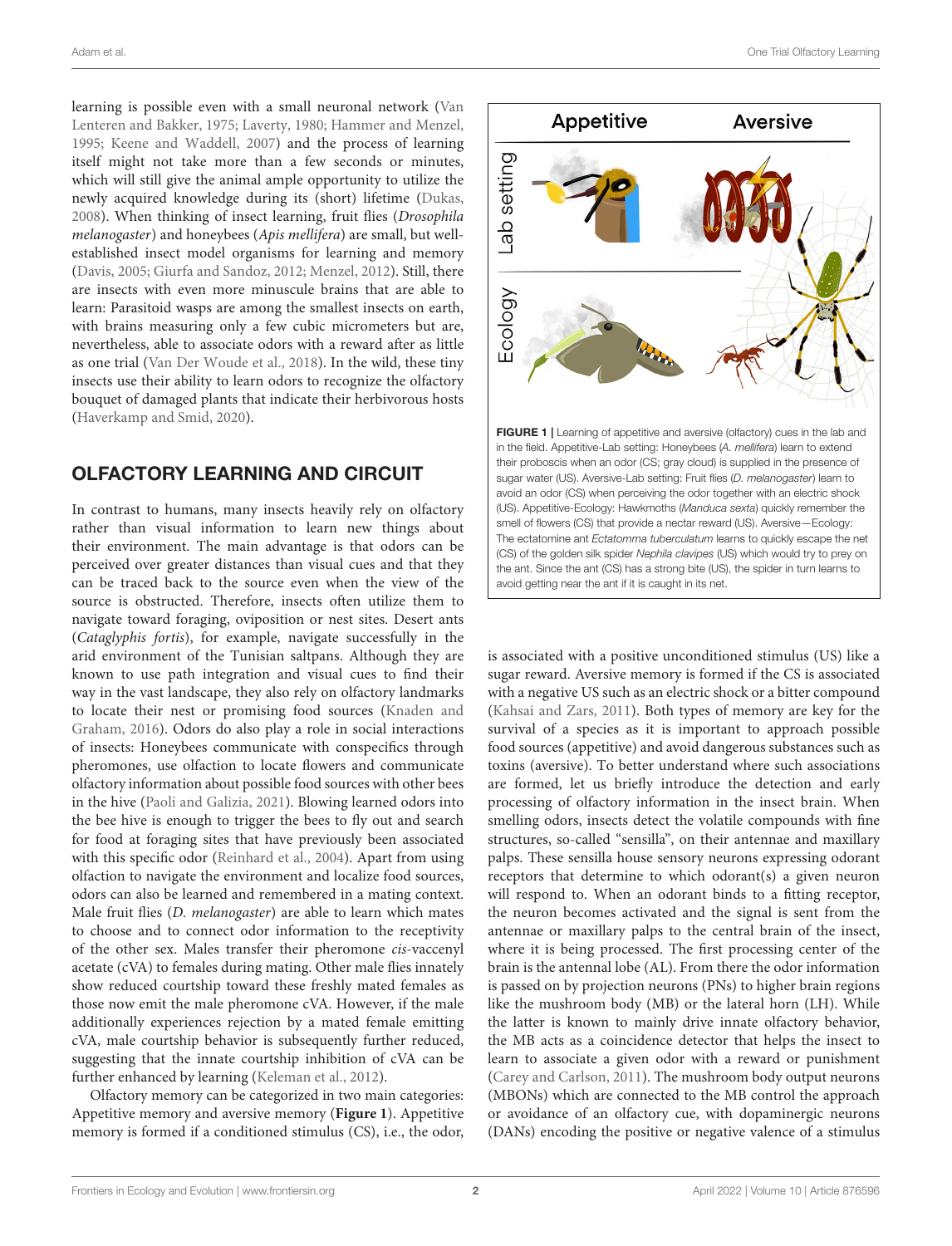

<span id="page-2-0"></span>[\(Cognigni et al., 2018\)](#page-5-13). Recent work from [Eschbach et al. \(2021\)](#page-5-14) in D. melanogaster has further shown that there are connections between the neurons of the LH and MBONs and that downstream of the MBONs a distinct subset of convergence neurons (CNs) is integrating innate and learned valences. Depending on which valence is higher, the insect will show different behaviors. That means that even though a naïve insect might perceive an odor as innately attractive, there is the possibility to alter this innate preference by increasing the negative valence of the odor through learning (e.g., through punishment while smelling the odor). This in turn will alter the insect's behavior from approach to avoidance.

## MEMORY FORMATION—A CLASSICAL VIEW

When it comes to storing information, four different types of memory have been described: Short-term memory (STM), mid-term memory (MTM), long-term memory (LTM), and anesthesia-resistant memory (ARM) [\(Dezazzo and Tully, 1995\)](#page-5-15). The difference between LTM and ARM is that LTM formation is associated with new protein synthesis after training and can be disrupted by amnesia-inducing agents while ARM is/cannot [\(Tully et al., 1994\)](#page-6-12). Recent studies on D. melanogaster have shown that the transcription factor Apterous (Ap) is needed for memory consolidation, that is the formation of a stable memory (Inami et al., [2021\)](#page-5-16), and that memory consolidation requires neuronal activity beyond the learning experience [\(Cognigni et al., 2018\)](#page-5-13). [Inami et al. \(2021\)](#page-5-16) have further shown that both Ap and its cofactor Chip (Chi) are required for the maintenance of LTMs in the MB. When looking at the neuronal circuits involved, acquisition and expression of very early memories take place in the so-called  $\gamma$  neurons of the MB. For ARM and LTM formation the vertical lobes of the MB,  $\alpha'$  and  $\beta'$  or  $\alpha$  and  $\beta$ , respectively, play the most important role [\(Guven-Ozkan and Davis, 2014\)](#page-5-17). The exact coding of the memories seems, however, to be more complex than first suggested and might include several feedback loops, some of which still need to be elucidated [\(Cognigni et al.,](#page-5-13) [2018\)](#page-5-13).

In the past it was believed that in order for LTMs to form, the insect has to experience CS and US together multiple times and that these experiences also have to be spaced apart over time [\(Dezazzo and Tully, 1995\)](#page-5-15). This view is, however, being challenged by a mounting body of evidence that insects are able to form LTMs after just a single trial.

# MEMORY FORMATION—SIMILAR, YET DIFFERENT?

One of the most important model organisms to shed light on different types of memory and the corresponding expression of related genes is the fruit fly (D. melanogaster). It offers the necessary tool kit to connect genetic information with the activity of neuronal networks and behavior [\(Davis, 2005\)](#page-5-7). Classical (Pavlovian) aversive olfactory conditioning is usually conducted with groups of flies. These flies are exposed to two different odors, one odor (CS+) is paired with an electric shock (US), and the other odor (CS–) is not. After exposure, the flies are tested in a Tmaze where they have to choose between the two different odors [\(Tully and Quinn, 1985\)](#page-6-13). In D. melanogaster one trial learning was thought to lead to the retention of memory for up to a few hours only [\(Keene and Waddell, 2007\)](#page-6-5). Also, olfactory LTM was thought to require 10 spaced trials, in 15 min intervals, with the CS (odor) being presented at the same time as the US (electric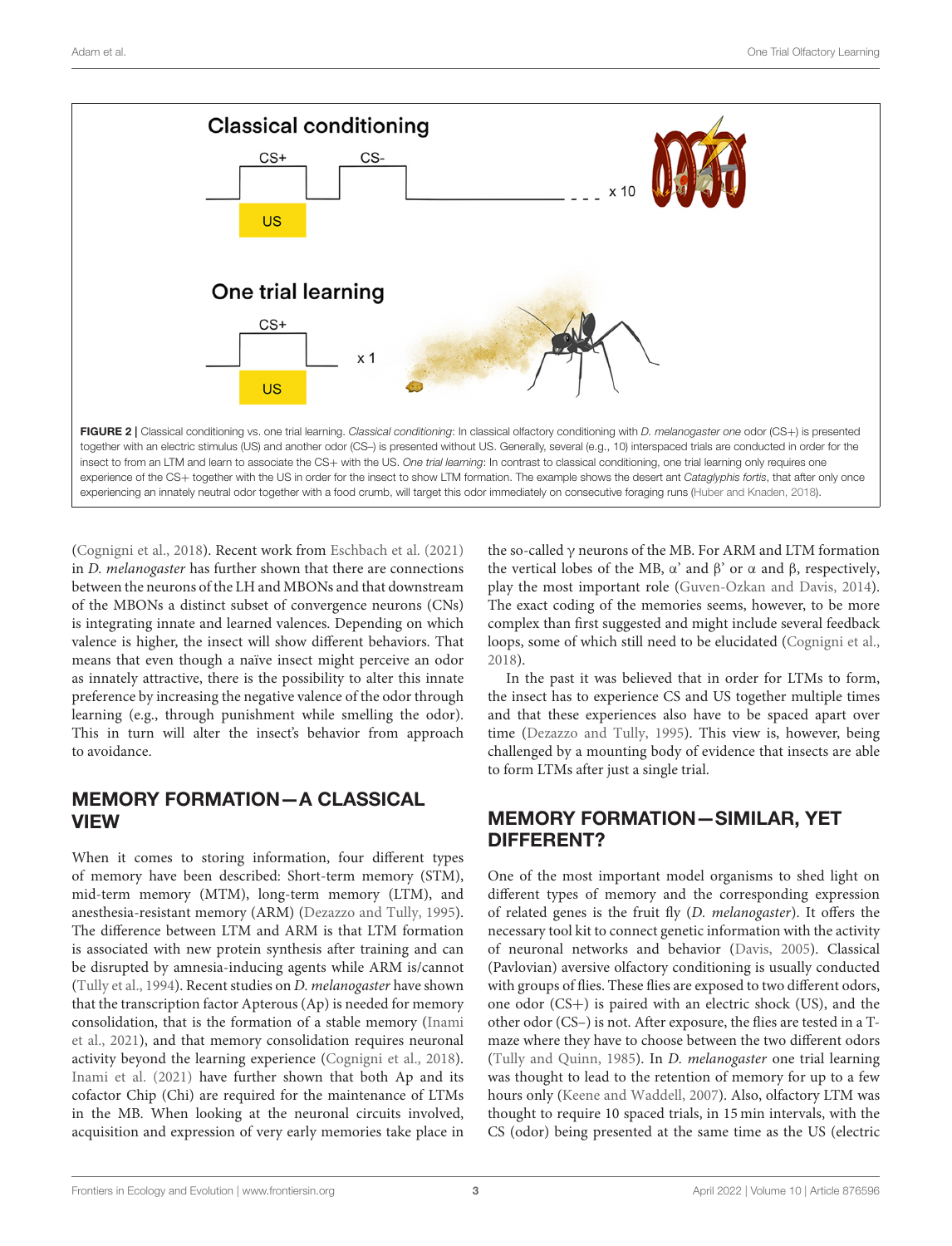shock) (**[Figure 2](#page-2-0)**) [\(Tully et al., 1994\)](#page-6-12). Several recent studies on fruit fly (D. melanogaster) memory and behavior have drawn a quite different picture when it comes to the formation of LTM.

In their study, [Krashes and Waddell \(2008\)](#page-6-14) could show that using a new appetitive conditioning protocol, LTM could be formed after a single trial. The authors exposed starved flies to an odor without sugar reward followed by another odor with sugar reinforcement. Flies were then further starved until testing (but had access to water). Olfactory memory for the reinforced odor persisted until 36 h. As most of the flies perished after that (presumably of starvation), longer memory retention could not be assessed, but seems very likely. Especially so, since protein synthesis inhibitor lowered memory retention, which shows that LTM was indeed formed. What is important to know about the authors' findings is that if flies were fed between training and testing, memory performance went down drastically. This indicates that motivation is a key aspect in memory retention since continuously starved flies performed very well during the memory test.

Motivation also seems to be the key aspect in water-reward memory in D. melanogaster. Water-reward LTM (wLTM) can be formed after a single trial and lasts more than 24 h. It is associated with de novo protein synthesis and CREB-mediated gene transcription in the α and β surface and  $γ$  dorsal neurons of the MB [\(Lee et al., 2020\)](#page-6-15). Serotonergic neurons called dorsal paired medial (DPM) neurons modulate MBON neural activity in order to consolidate wLTM in the fly brain [\(Lee et al., 2021\)](#page-6-16). However, only thirsty flies remember an odor (CS) presented together with a water reward (US). Since food-starved flies do not remember odors that are presented together with water, the motivation needed for memory formation also seems to be specific for the circumstance [\(Lin et al., 2014\)](#page-6-17). D. melanogaster larvae are also able to form associations between an odor (CS) and a sugar reward (US) after a single trial. In contrast to the adult flies, they do, however, not form LTMs, but only STMs. It has no influence whether the US is a sugar reward that is sweet and nutritious (fructose), solely sweet (arabinose) or solely nutritious (sorbitol) [\(Weiglein et al., 2019\)](#page-6-18). This raises the question how the ecology of the larvae is playing into their ability to store and retain information. Given that the larvae spend their whole life until pupation most likely in the same fruit, it might not be of importance for the larvae to associate a food odor with the fruit's sugar content. When looking at aversive cues, [Weiglein et al. \(2019\)](#page-6-18) found that aversive STM is only formed for high-concentration sodium chloride but not for a bitter tastant (quinine). Again, here the ecology of the larvae could play a role. Adult D. melanogaster females are known to detect bitter compounds with their labellum and legs and lay their eggs in overripe fruit low in bitter compounds [\(Dweck et al., 2021\)](#page-5-18). Hence, if the larvae never leave the fruit they hatched in, they do not need to assess the palatability of the fruit in terms of bitterness. Desiccation is, in contrast, a serious threat to a fly larva. Therefore, learning possible desiccation cues like an odor (CS) associated with high-concentration sodium chloride (US) might be essential for survival.

Also, in the second important insect model used for learning and memory, the honeybee, different types of memory have been thoroughly investigated. As in D. melanogaster, LTM was thought to require a long consolidation phase and multiple spaced trials. Ecologically speaking, it was argued, this might assure that only very important memories get stored. For example when a bee encounters the same rewarding flower species multiple times during a foraging bout [\(Menzel, 1999\)](#page-6-19). Still, one-trial learning has already been mentioned as a side note in a very early publication: [Takeda \(1961\)](#page-6-20) observed that when using the classical appetitive olfactory conditioning approach, some honeybees showed the proboscis extension reflex (PER) after a single trial. A more recent study has shed light on this discrepancy in information.

In their study, [Villar et al. \(2020\)](#page-6-21) could show that honeybees were underestimated when it comes to their ability to form LTMs. The authors found that a single appetitive training trail can induce LTM that persists several days and that proteinsynthesis-dependent memories are formed as early as 4 h after the trial. So why do the authors see such a drastic difference to previous appetitive conditioning protocols? Honeybees are usually captured at the hive entrance, or worse, taken directly out of the beehive for testing. That means there is no control for whether the bee is a forager, builder, nurse or cleaner in the hive. Yet, only foragers are highly motivated to find and learn food sources. To control for selecting only true foragers, [Villar et al. \(2020\)](#page-6-21) caught foragers at the feeder to ensure foraging motivation. The authors only performed experiments when the field conditions allowed for high motivation in foragers. That means they did not run experiments during bad weather, winter or periods of Asian-hornet predation. Further, a novel olfactometer was used that allowed a more precise temporal control of the stimulus presentation and thereby significantly reduced odor generalization.

The knowledge about memory formation in these model organisms is of incomparable value. Still, there seems to be more to the acquisition and retention of olfactory memories than can be shown with strict classical olfactory conditioning. Especially if one looks at the diversity of insect species and their different ecologies, the question arises if "one shoe fits all."

# LEARNING RATES, ABILITIES AND PREDISPOSITIONS

Different insect species, even when phylogenetically closely related, can exhibit different learning rates and abilities (Smid et al., [2007\)](#page-6-22). The closely related wasp species pair Cotesia glomerata and Cotesia rubecula show natural differences in foraging behavior. While C. glomerata is a gregarious generalist that lays up to 20 eggs in its host Pieris brassicae, the solitary C. rubecula is considered a specialist and only deposits one single egg into its host Pieris rapae. Cotesia glomerata usually encounters many of its hosts in a single plant, making the encounter highly predictable, while C. rubecula only will find one host per plant and has to search a variable environment for its host species. Of course, this means that the predictability of a host encounter is very different for both species. Obviously, this has led to very different learning abilities: While C. glomerata is able to form LTM after a single trial, C. rubecula needs three trials that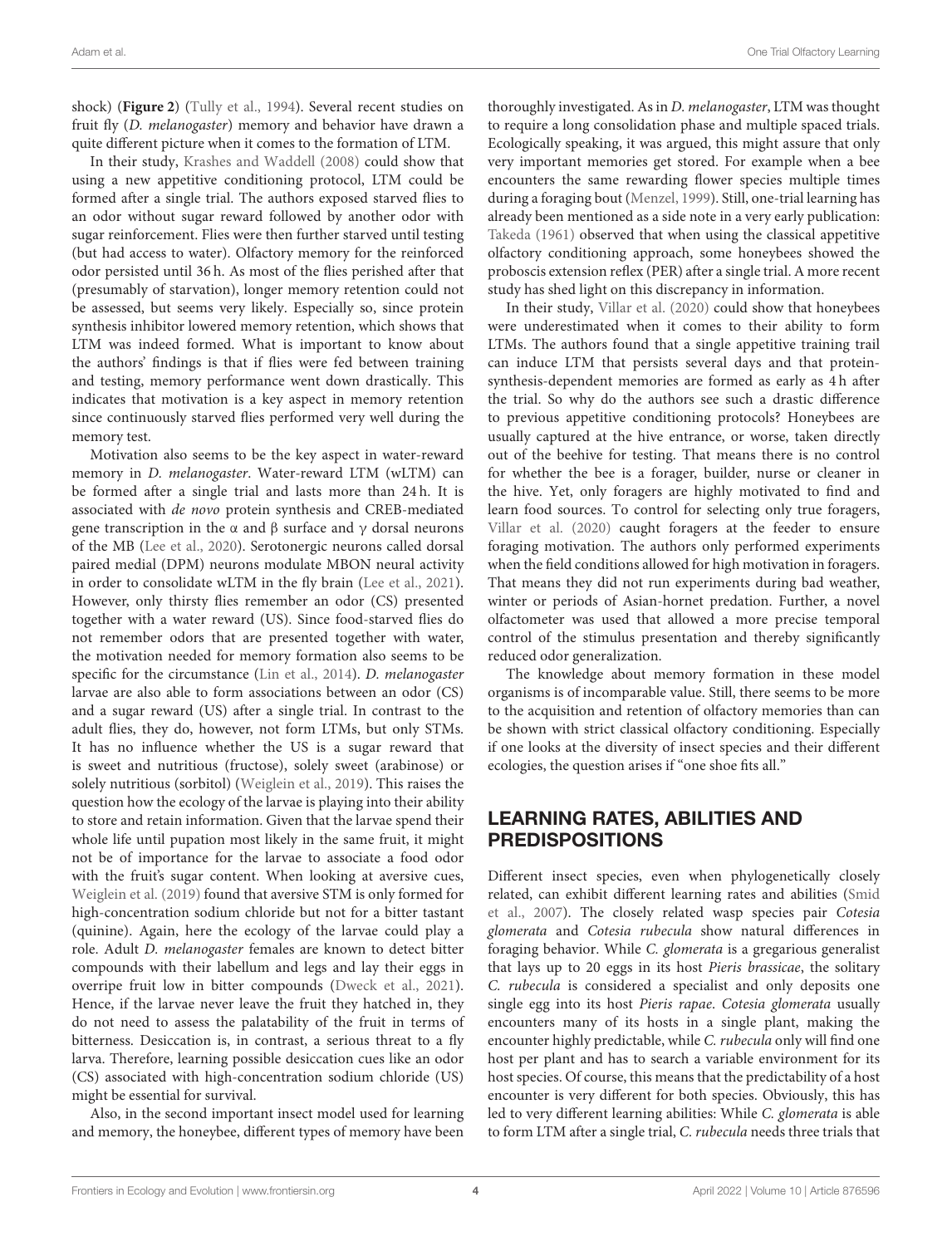are temporally spaced apart to form LTM. The speed of memory consolidation also varies drastically between the two species. While C. glomerata only takes 4 h to consolidate LTM, C. rubecula takes up to 3 days [\(Smid et al., 2007\)](#page-6-22). That does not mean that one species is a "bad" and the other one a "good learner." It just means that different learning types have to be seen in an ecological context. If the environment is highly unpredictable, long-lasting memories might not be an advantage. In this case, short lasting memories that are updated continuously, or even an active form of forgetting, can be adaptive. The same goes in the other direction. If the environment is very stable and predictable, long lasting memories are more advantageous [\(Smid and Vet,](#page-6-23) [2016\)](#page-6-23).

The ecology of the insect should also be considered when it comes to which type of cues are learned or in which context the cue is learned. The desert ant Cataglyphis fortis is known for its survival in the arid salt pans of North Africa where food is scarce and ants have to run far to find it. That means if the ant encounters a food item it is of high importance to learn how it smells quickly in order to be able to recognize possible similar food sources from afar (**[Figure 2](#page-2-0)**). The ant also needs to be able to remember different types of food odors since it cannot always predict which type of food it is going to find on each consecutive foraging trips. There are times where e.g., cicadas or flying ant sexuals are quite abundant, but there are also times where hardly any dead insect found will be the same. Huber and Knaden [\(2018\)](#page-5-12) could show that C. fortis is able to remember a food odor after only one experience, can remember at least 14 consecutively learned food odors, and can remember odors for up to a lifetime. Interestingly, the nest odor is learned completely differently by the species. It takes repeated learning trials to remember and is quickly forgotten if the odor is not present at the nest anymore [\(Huber and Knaden, 2018\)](#page-5-12). This means that the same ant species learns the connection between an odor (CS) and a specific US in one trial during food search, but is incapable of this in another context, i.e., during nest search. What also needs to be thought of is that insects have different predispositions in terms of which cues they are able to learn easily and which cues a more difficult for them to learn. This type of learning has been described as "prepared learning" [\(Smid and Vet, 2016\)](#page-6-23). In their study on the evolution of prepared learning Dunlap and Stephens [\(2014\)](#page-5-19) could show that fruit flies (D. melanogaster) show increased sensitivity to (odor) cues that had been reliable over 40 generations than to cues that were not. This indicates that learning reliable cues can be adaptive for an insect and that these cues can become imperative to a species over generations.

## ONE TRIAL LEARNING IN DIFFERENT SPECIES/ECOLOGICAL CONTEXTS

In the past there have been disagreements on how fast information can be learned and whether LTM can be formed after a single experience. Like in the examples mentioned above, one trial learning has been shown in several other invertebrate species: In the snail Lymnaea stagnalis, LTM is formed after a single trial in a foraging situation. The snail is able to <span id="page-4-0"></span>TABLE 1 | What to consider when testing insects for one trial learning.

#### Testing for one trial learning in insects

- Ecology (predictable vs. unpredictable environment; which cues are easy to learn)
- Life stage (larva vs. adult)
- Motivation of the insect (e.g., food deprived)
- Refine experimental set-ups
- Lab vs. field study

Learning salient information quickly should be highly adaptive for most insect species. When testing for one trial learning several aspects have to be considered.

associate the organic compound amyl acetate with a food reward. Interestingly, in this invertebrate LTM formation can only be blocked in a short time window 10 min to 1 h after training, which points to a very rapid memory consolidation process [\(Fulton et al., 2005\)](#page-5-20). This is an important finding, since it means that LTMs can be formed very fast and consolidated quickly in order to ensure survival. This should be especially important when it comes to predator avoidance. We argue that learning the danger of a predator quickly and within a single trial could be highly adaptive for a species. That one trial learning of predator avoidance is actually possible has been shown in an ecologically relevant study by [Henaut et al. \(2014\)](#page-5-21). The golden silk spider Nephila clavipes and the ectatomine ant Ectatomma tuberculatum are found in the same Neotropical habitat and are known to regularly encounter each other on the same plants (**[Figure 1](#page-1-0)**). If an ant falls off a leave, the possibility is high that it gets trapped in the net of the arachnid. Since the ant possesses strong mandibles and a sting, this puts the spider in a dangerous situation. Experiments showed that if the spider is bitten by the ant only once, it will suppress its catching response and avoid this ant species in the future. If tested, it is also able to discriminate successfully between the ant and a non-threatening prey (fruit fly) item after a single trial. Similarly, the ant learns to escape the web of the spider more quickly if once entangled in it. It learns to cut the less sturdy threats of the web and gets out of the trap more efficiently [\(Henaut et al., 2014\)](#page-5-21).

Also learning environmental cues that indicate valuable foraging or oviposition sites quickly can be key to survival and successful reproduction. When looking at insects in specific, we could show that the hawkmoth Manduca sexta is not only able to associate a neutral odor with a sugar reward after only one trial when visiting a flower [\(Adam et al., 2021\)](#page-5-22), but it is further able to remember a suitable host plant for oviposition after only one visit to the leaf of this plant [\(Nataraj et al.,](#page-6-24) [2021\)](#page-6-24). The parasitic wasp Lariophagus distinguendus also easily learns to connect an artificial odor with the presence of its host (i.e., its oviposition site). As in the hawkmoth Manduca sexta and the above mentioned Cotesia glomerata only one trial is needed to learn where to oviposit [\(Collatz et al., 2006\)](#page-5-23). Similarly, a single conditioning trial is enough for the parasitic wasps Trichogramma evanescence and Nasonia vitripennis to learn an odor that indicates the presence of their hosts. While memory retention does not vary in small and large conspecifics of T. evanescence, smaller wasps of N. vitripennis have lower levels of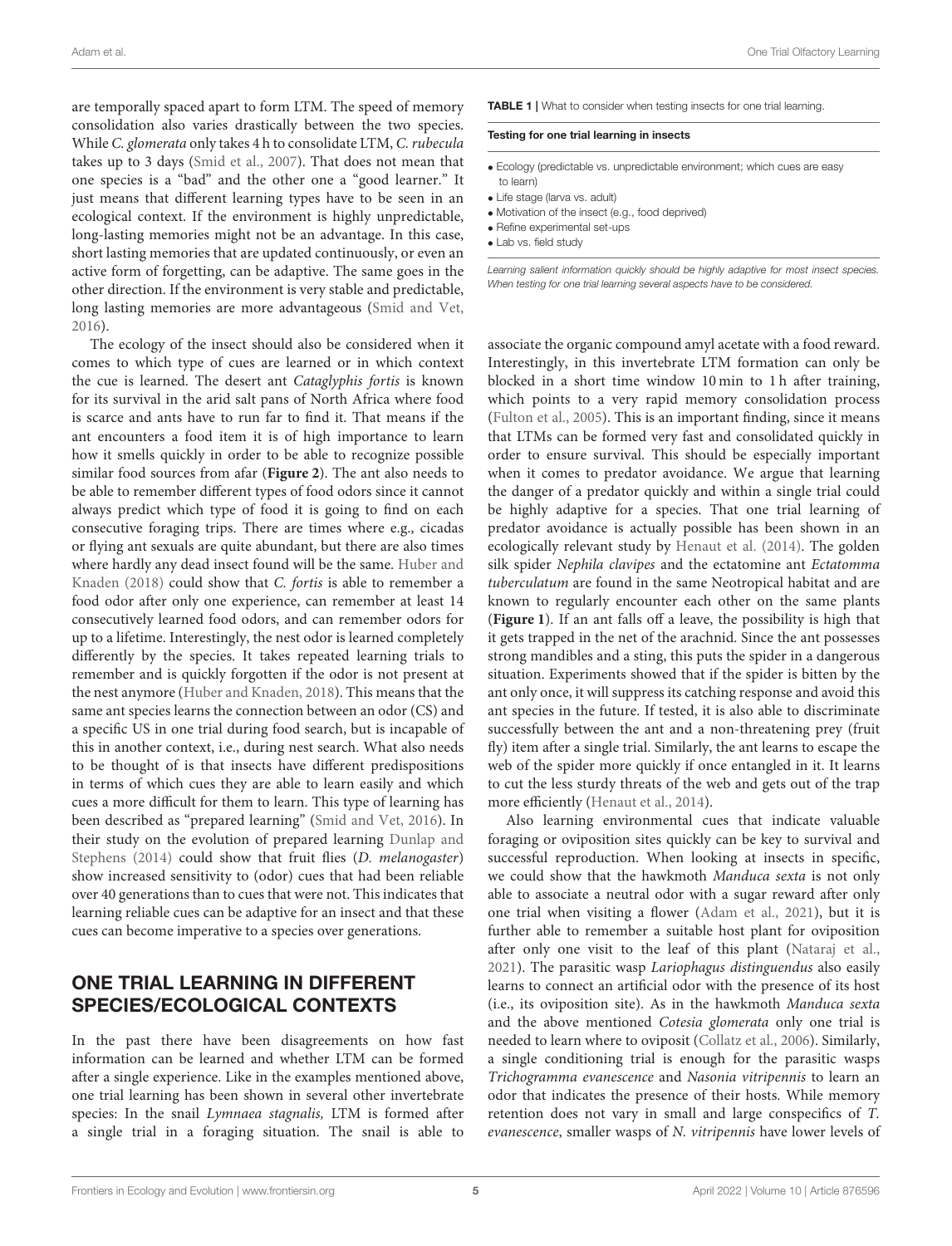memory retention than larger individuals, indicating cognitive costs in brain scaling [\(Van Der Woude et al., 2018\)](#page-6-7). Despite fast retention of memory, learned information should, however, also be susceptible to fast alterations in case environmental factors change. [Balderrama \(1980\)](#page-5-24) could show that the American cockroach (Periplaneta americana) is able to learn to reverse its odor preference within one trial. When tested, the cockroach shows no significant decay of this LTM over an interval of 1–7 days. This indicates that important memories are kept for long time periods if not a lifetime, but can be over-written with more salient information in case it proves adaptive.

### **DISCUSSION**

In the past insect learning and memory has been underestimated. This was in part due to how learning and memory experiments were conducted under artificial lab conditions. Refining the experimental set-ups in the lab as well as designing research studies in an ecologically relevant framework has shown that insects are indeed able to learn salient olfactory information in as little as one trial. We argue that it should be highly adaptive for a species to learn olfactory cues indicating predators, food sources or oviposition sites quickly. Therefore, one trial

### **REFERENCES**

- <span id="page-5-22"></span>Adam, E., Hansson, B. S., and Knaden, M. (2021). Moths sense but do not learn flower odors with their proboscis during flower investigation. J. Exp. Biol. 224:jeb242780. doi: [10.1242/jeb.242780](https://doi.org/10.1242/jeb.242780)
- <span id="page-5-0"></span>Avarguès-Weber, A., and Giurfa, M. (2013). Conceptual learning by miniature brains. Proc. R. Soc. B Biol. Sci. 280:20131907. doi: [10.1098/rspb.2013.1907](https://doi.org/10.1098/rspb.2013.1907)
- <span id="page-5-24"></span>Balderrama, N. (1980). One trial learning in the American cockroach, Periplaneta americana. J. Insect Physiol. 26, 499–504. doi: [10.1016/0022-1910\(80\)90123-7](https://doi.org/10.1016/0022-1910(80)90123-7)
- <span id="page-5-11"></span>Carey, A. F., and Carlson, J. R. (2011). Insect olfaction from model systems to disease control. Proc. Natl. Acad. Sci. U.S.A. 108, 12987–12995. doi: [10.1073/pnas.1103472108](https://doi.org/10.1073/pnas.1103472108)
- <span id="page-5-2"></span>Chittka, L., Giurfa, M., and Riffell, J. A. (2019). Editorial: the mechanisms of insect cognition. Front. Psychol. 10:2751. doi: [10.3389/fpsyg.2019.02751](https://doi.org/10.3389/fpsyg.2019.02751)
- <span id="page-5-13"></span>Cognigni, P., Felsenberg, J., and Waddell, S. (2018). Do the right thing: neural network mechanisms of memory formation, expression and update in Drosophila. Curr. Opin. Neurobiol. 49, 51–58. doi: [10.1016/j.conb.2017.12.002](https://doi.org/10.1016/j.conb.2017.12.002)
- <span id="page-5-23"></span>Collatz, J., Müller, C., and Steidle, J. L. (2006). Protein synthesis-dependent long-term memory induced by one single associative training trial in the parasitic wasp Lariophagus distinguendus. Learn. Mem. 13, 263–266. doi: [10.1101/lm.192506](https://doi.org/10.1101/lm.192506)
- <span id="page-5-7"></span>Davis, R. L. (2005). Olfactory memory formation in Drosophila: from molecular to systems neuroscience. Annu. Rev. Neurosci. 28, 275–302. doi: [10.1146/annurev.neuro.28.061604.135651](https://doi.org/10.1146/annurev.neuro.28.061604.135651)
- <span id="page-5-15"></span>Dezazzo, J., and Tully, T. (1995). Dissection of memory formation: from behavioral pharmacology to molecular genetics. Trends Neurosci. 18, 212–218. doi: [10.1016/0166-2236\(95\)93905-d](https://doi.org/10.1016/0166-2236(95)93905-d)
- <span id="page-5-4"></span>Dion, E., Monteiro, A., and Nieberding, C. M. (2019). The role of learning on insect and spider sexual behaviors, sexual trait evolution, and speciation. Front. Ecol. Evol. 6:225. doi: [10.3389/fevo.2018.00225](https://doi.org/10.3389/fevo.2018.00225)
- <span id="page-5-3"></span>Dukas, R. (2008). Evolutionary biology of insect learning. Annu. Rev. Entomol. 53, 145–160. doi: [10.1146/annurev.ento.53.103106.093343](https://doi.org/10.1146/annurev.ento.53.103106.093343)
- <span id="page-5-19"></span>Dunlap, A. S., and Stephens, D. W. (2014). Experimental evolution of prepared learning. Proc. Nat. Acad. Sci. 111, 11750–11755. doi: [10.1073/pnas.1404176111](https://doi.org/10.1073/pnas.1404176111)
- <span id="page-5-18"></span>Dweck, H., Talross, G., Wang, W., and Carlson, J. (2021). Evolutionary shifts in taste coding in the fruit pest Drosophila suzukii. Elife 10:e64317. doi: [10.7554/eLife.64317](https://doi.org/10.7554/eLife.64317)

learning and quick LTM formation should be found in more insect species. We hypothesize that even the model organism D. melanogaster may be able to form long-term memories within one trial when tested in an ecologically relevant context. We think that considering the insects' ecology and motivation when designing experiments to test for one trial learning is key (**[Table 1](#page-4-0)**). Also keeping in mind that some cues are easier to learn for one species than for another is important. These cues might even vary between life stages of the given species since insects can change their ecology quite drastically over their life span. In summary, one trial olfactory learning could be a general trait in insects and we look forward to more studies in this field.

### AUTHOR CONTRIBUTIONS

EA: writing—original draft. BH and MK: writing—review and editing and supervision. BH: funding acquisition. All authors contributed to the article and approved the submitted version.

### FUNDING

This study was supported by Max Planck Society.

- <span id="page-5-14"></span>Eschbach, C., Fushiki, A., Winding, M., Afonso, B., Andrade, I. V., Cocanougher, B. T., et al. (2021). Circuits for integrating learned and innate valences in the insect brain. Elife 10:e62567. doi: [10.7554/eLife.62567](https://doi.org/10.7554/eLife.62567)
- <span id="page-5-20"></span>Fulton, D., Kemenes, I., Andrew, R. J., and Benjamin, P. R. (2005). A single time-window for protein synthesis-dependent long-term memory formation after one-trial appetitive conditioning. Eur. J. Neurosci. 21, 1347–1358. doi: [10.1111/j.1460-9568.2005.03970.x](https://doi.org/10.1111/j.1460-9568.2005.03970.x)
- <span id="page-5-1"></span>Giurfa, M. (2013). Cognition with few neurons: Higher-order learning in insects. Trends Neurosci. 36, 285–294. doi: [10.1016/j.tins.2012.12.011](https://doi.org/10.1016/j.tins.2012.12.011)
- <span id="page-5-5"></span>Giurfa, M. (2015). Learning and cognition in insects. Wiley Interdiscip. Rev. Cogn. Sci. 6, 383–395. doi: [10.1002/wcs.1348](https://doi.org/10.1002/wcs.1348)
- <span id="page-5-8"></span>Giurfa, M., and Sandoz, J. C. (2012). Invertebrate learning and memory: fifty years of olfactory conditioning of the proboscis extension response in honeybees. Learn. Mem. 19, 54–66. doi: [10.1101/lm.024711.111](https://doi.org/10.1101/lm.024711.111)
- <span id="page-5-17"></span>Guven-Ozkan, T., and Davis, R. L. (2014). Functional neuroanatomy of Drosophila olfactory memory formation. Learn. Memory 21, 519–526. doi: [10.1101/lm.034363.114](https://doi.org/10.1101/lm.034363.114)
- <span id="page-5-6"></span>Hammer, M., and Menzel, R. (1995). Learning and memory in the honeybee. J. Neurosci. 15, 1617–1630. doi: [10.1523/JNEUROSCI.15-03-01617.1995](https://doi.org/10.1523/JNEUROSCI.15-03-01617.1995)
- <span id="page-5-9"></span>Haverkamp, A., and Smid, H. M. (2020). A neuronal arms race: the role of learning in parasitoid–host interactions. Curr. Opin. Insect Sci. 42, 47–54. doi: [10.1016/j.cois.2020.09.003](https://doi.org/10.1016/j.cois.2020.09.003)
- <span id="page-5-21"></span>Henaut, Y., Machkour-M'rabet, S., and Lachaud, J. P. (2014). The role of learning in risk-avoidance strategies during spider-ant interactions. Anim. Cogn. 17, 185–195. doi: [10.1007/s10071-013-0651-x](https://doi.org/10.1007/s10071-013-0651-x)
- <span id="page-5-12"></span>Huber, R., and Knaden, M. (2018). Desert ants possess distinct memories for food and nest odors. Proc. Natl. Acad. Sci. U.S.A. 115, 10470–10474. doi: [10.1073/pnas.1809433115](https://doi.org/10.1073/pnas.1809433115)
- <span id="page-5-16"></span>Inami, S., Sato, T., Kurata, Y., Suzuki, Y., Kitamoto, T., and Sakai, T. (2021). Consolidation and maintenance of long-term memory involve dual functions of the developmental regulator Apterous in clock neurons and mushroom bodies in the Drosophila brain. PLoS Biol. 19:e3001459. doi: [10.1371/journal.pbio.3001459](https://doi.org/10.1371/journal.pbio.3001459)
- <span id="page-5-10"></span>Kahsai, L., and Zars, T. (2011). "Learning and memory in drosophila: behavior, genetics, and neural systems," in International Review of Neurobiology, ed N. Atkinson (London, UK: Academic Press), 139–167. doi: [10.1016/B978-0-12-387003-2.00006-9](https://doi.org/10.1016/B978-0-12-387003-2.00006-9)